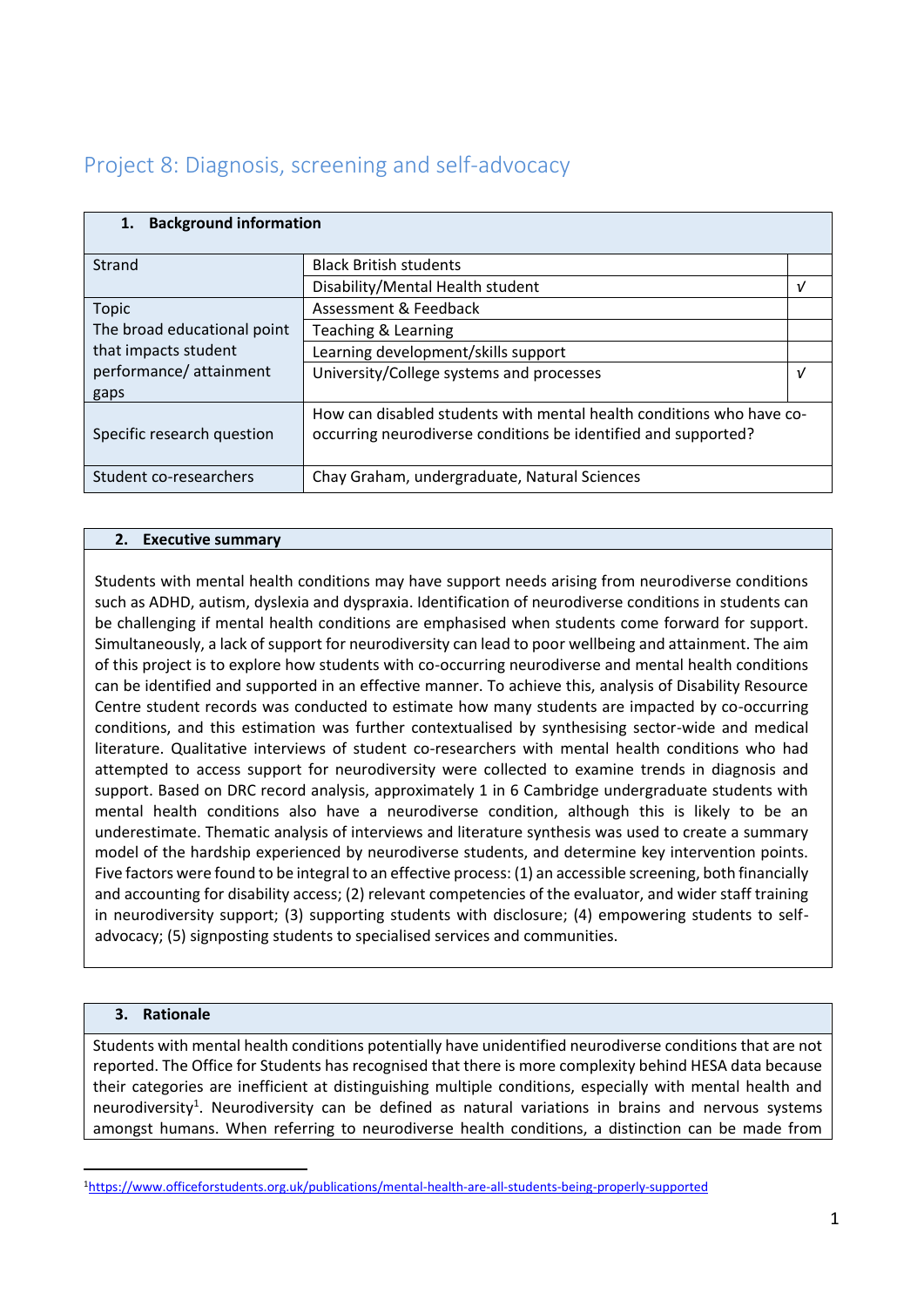mental health conditions. There are many ways to make this distinction; in Cambridge services the distinction is mainly made whereby neurodevelopmental health conditions such as ADHD, autism, dyslexia, dyspraxia, Tourette's syndrome and specific learning difficulties are considered neurodiverse, whereas conditions such as depression and anxiety which are not developmental in nature are considered mental health conditions. Whilst this distinction is possible for particular services to make, it is not always understood in this way by individuals, and can mean that students with neurodiverse conditions are erroneously reported as having mental health conditions, particularly for ADHD which is conceptualised as a learning difficulty, neurodiversity and mental health condition all at once. Further, students are arriving at Cambridge, identifying with, developing and/or being diagnosed with multiple conditions which may affect learning and well-being. In order to investigate the attainment gap in disabled students with mental health conditions, it is therefore relevant to consider the extent to which this reflects students with unsupported neurodiversity.

Attainment and welfare Students report that lack of support or ill-fitting support due to missed diagnoses, context-specific manifestations of characteristics and undiagnosed neurodiverse conditions have a significant impact on student lives and academic progress. It is well documented that when support needs are not met there is a significant effect on academic attainment of well-being of the individual<sup>2</sup>. Misdiagnosis, missed diagnoses and other evaluation issues are common in early adulthood<sup>3,4,5,6</sup>, and cooccurrence of mental health conditions and neurodiverse conditions is known to be high<sup>7,8</sup>. However, there has been no exploration of missed or co-occurring diagnoses in Cambridge Students, nor has there been exploration of how the students could be supported so that barriers do not compound and have significant effect on the student's progress. An estimate as to the number of Cambridge students with cooccurring conditions could provide insight into how prevalent this issue is.

The Disabled Students' Campaign provide a network of support, self-advocacy and listening services for disabled students at Cambridge. Co-researchers working within the Disabled Students' Campaign have cited continuous concern amongst disabled students with struggles to obtain documentation or diagnoses that accurately reflected their individual experiences, needs and strengths. This in turn acts as a barrier to accessing meaningful support, appropriate to the individual in the context of Cambridge. They also explained that there was little evidence to illustrate the complexity, financial expense and emotional demands of navigating diagnostic and screening processes. This was discussed in the first forum and was perceived as a barrier to the attainment, wellbeing, academic engagement and progress of disabled students with mental health conditions. Qualitative data can be collected to develop an understanding of the barriers faced by disabled students, and how to mitigate or navigate these barriers.

Anxiety amongst students has been heightened due to the removal of screening services from the Disability Resource Centre. There is typically demand for over 250 screening sessions each year. Whilst a diagnostic process aims to identify conditions from a medical perspective in order to determine treatment routes, screening allows educational institutes to identify students at higher risk for a condition, instead emphasising their specific needs and strengths, in order to begin support. A screening within a university

<sup>&</sup>lt;sup>2</sup> Williams, V., & Heslop, P. (2005). Mental health support needs of people with a learning difficulty: A medical or a social model?. Disability & society, 20(3), 231-245.

<sup>&</sup>lt;sup>3</sup> Berenson, C. K. (1998). Frequently missed diagnoses in adolescent psychiatry. Psychiatric Clinics of North America, 21(4), 917-926. <sup>4</sup> Grasso, D., Boonsiri, J., Lipschitz, D., Guyer, A., Houshyar, S., Douglas-Palumberi, H.& Kaufman, J. (2009). Posttraumatic stress disorder: The missed diagnosis. Child Welfare, 88(4), 157.

<sup>5</sup> Aggarwal, S., & Angus, B. (2015). Misdiagnosis versus missed diagnosis: diagnosing autism spectrum disorder in adolescents. Australasian Psychiatry, 23(2), 120-123.

<sup>6</sup> Gould, J., & Ashton-Smith, J. (2011). Missed diagnosis or misdiagnosis? Girls and women on the autism spectrum. Good Autism Practice (GAP), 12(1), 34-41

<sup>7</sup> Nelson, J. M., & Gregg, N. (2012). Depression and anxiety among transitioning adolescents and college students with ADHD, dyslexia, or comorbid ADHD/dyslexia. Journal of attention disorders, 16(3), 244-254.

<sup>8</sup> Koulopoulou, A. (2010). P01-221-Anxiety and depression symptoms in children-commorbidity with learning disabilities. European Psychiatry, 25, 432.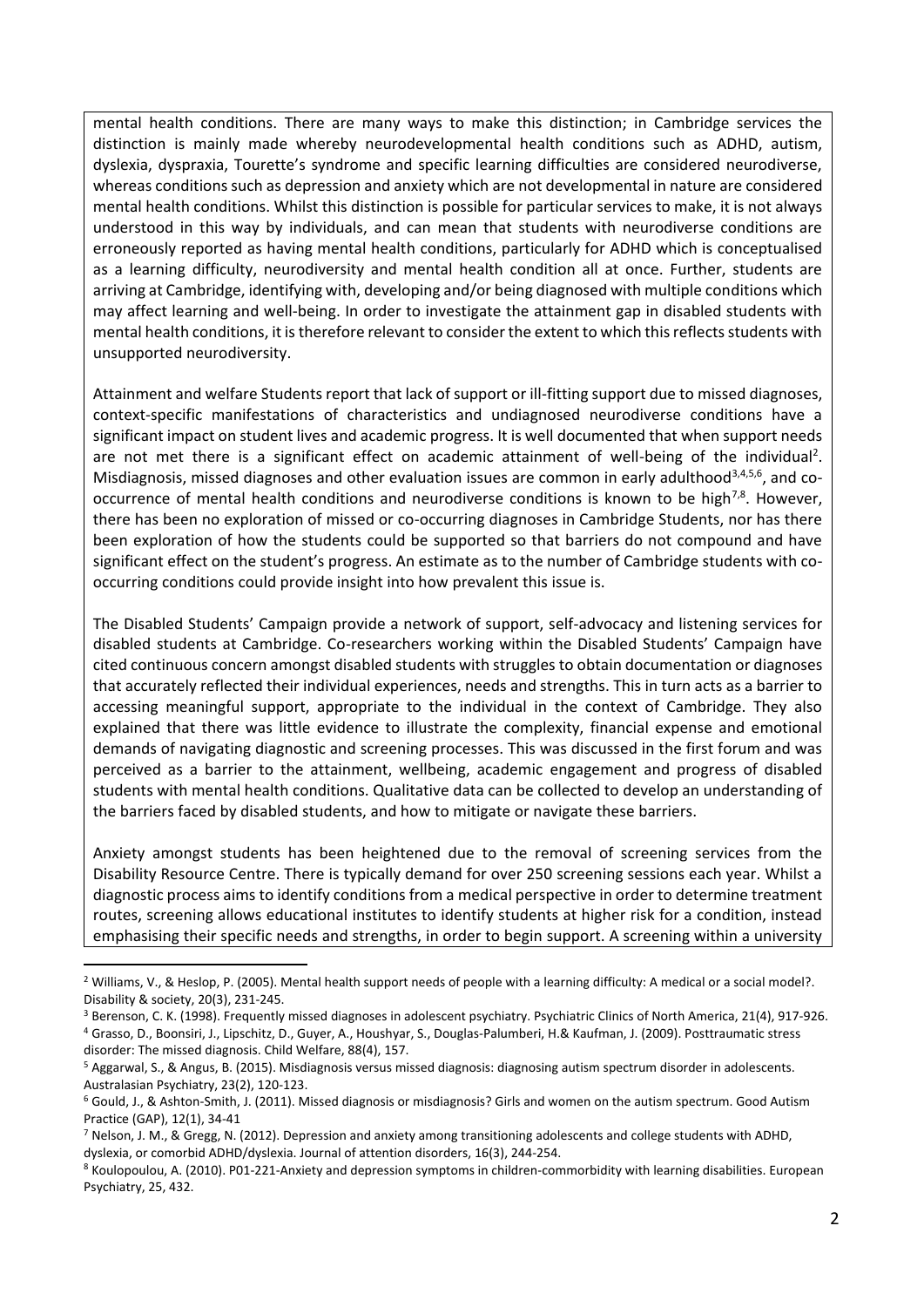setting can function more generally as a welfare measure, whereby disabled students are socially empowered in an otherwise highly medicalised diagnostic process. Without screening, there are several considerations that can be examined: how unaffordable is the cost to the individual of seeking private services; in what time-scale might the individual be able to access public services, and is this keeping with the expectations of degree length in Cambridge; what further challenges might students need support with in accessing diagnosis, and how can screening remediate these challenges.

The removal of screening from DRC services is due to a lack of funding and resourcing. This is despite diagnostic services for neurodiversity being expensive and time consuming to the individual. The cost of a private educational diagnosis for SpLD is £400, and full private assessment of ADHD and autism can cost approximately £1300 or above. There is poor opportunity for SpLD support through the National Health Service (NHS), which does not offer any diagnosis or support for dyslexic adults and provides no formal services for dyspraxia diagnosis. Furthermore, many general practitioners are unaware of the diverse manifestations of ADHD characteristics<sup>9</sup>, and there is a 1-3 year long waiting list for ADHD support services, which are frequently thought to be fast-moving by university staff. A similar time-scale is required for autism evaluation. As neither the NHS or University takes steps to support neurodiverse students, they frequently fall through the cracks. Exploring how this impacts student experience with qualitative data can identify an intervention.

As mentioned above, screening provides an opportunity to give disabled students information about their strengths and challenges, as well as a safe contact in the form of a DRC mentor to advise on disability. Requests for reliable information on neurodiversity are frequently submitted by disabled students to DSC online forums, due to the frequency at which misinformation is presented in mainstream media channels. Experiences of discrimination, low accessibility and long wait times for ADHD diagnosis via the NHS has prompted the publishing of a guide for University of Cambridge students by the DSC with a similar planned effort to address diagnosis of Autism Spectrum Disorder (ASD). Qualitative data can be used to determine the kind of signposting and specialist support students will need when they come forward for evaluation.

# **4. Existing evidence**

There are reasons to believe that undergraduates at Cambridge with mental health conditions are particularly likely to have co-occurring conditions as well as difficulty accessing a diagnosis that accurately reflects their experience, strengths and needs in the unique context of Cambridge. The literature reports:

1) So-called '2e' students ('twice exceptional'), defined as being simultaneously gifted and having specific learning difficulties (SpLD), are thought to be one of the most underdiagnosed groups, which likely affects Cambridge students in particular<sup>10</sup>;

2) There are conceptual problems distinguishing and identifying characteristics that relate to

<sup>9</sup> Baverstock, A. C. & Finlay, F. (2003) Who manages the care of students with Attention Deficit Hyperactivity Disorder (ADHD) in higher education? Child. Care. Health Dev. 29, 163–166.

<sup>&</sup>lt;sup>10</sup> Beckmann E, Minnaert A. Non-cognitive Characteristics of Gifted Students With Learning Disabilities: An In-depth Systematic Review. Front Psychol. 2018;9:504. Published 2018 Apr 20. doi:10.3389/fpsyg.2018.00504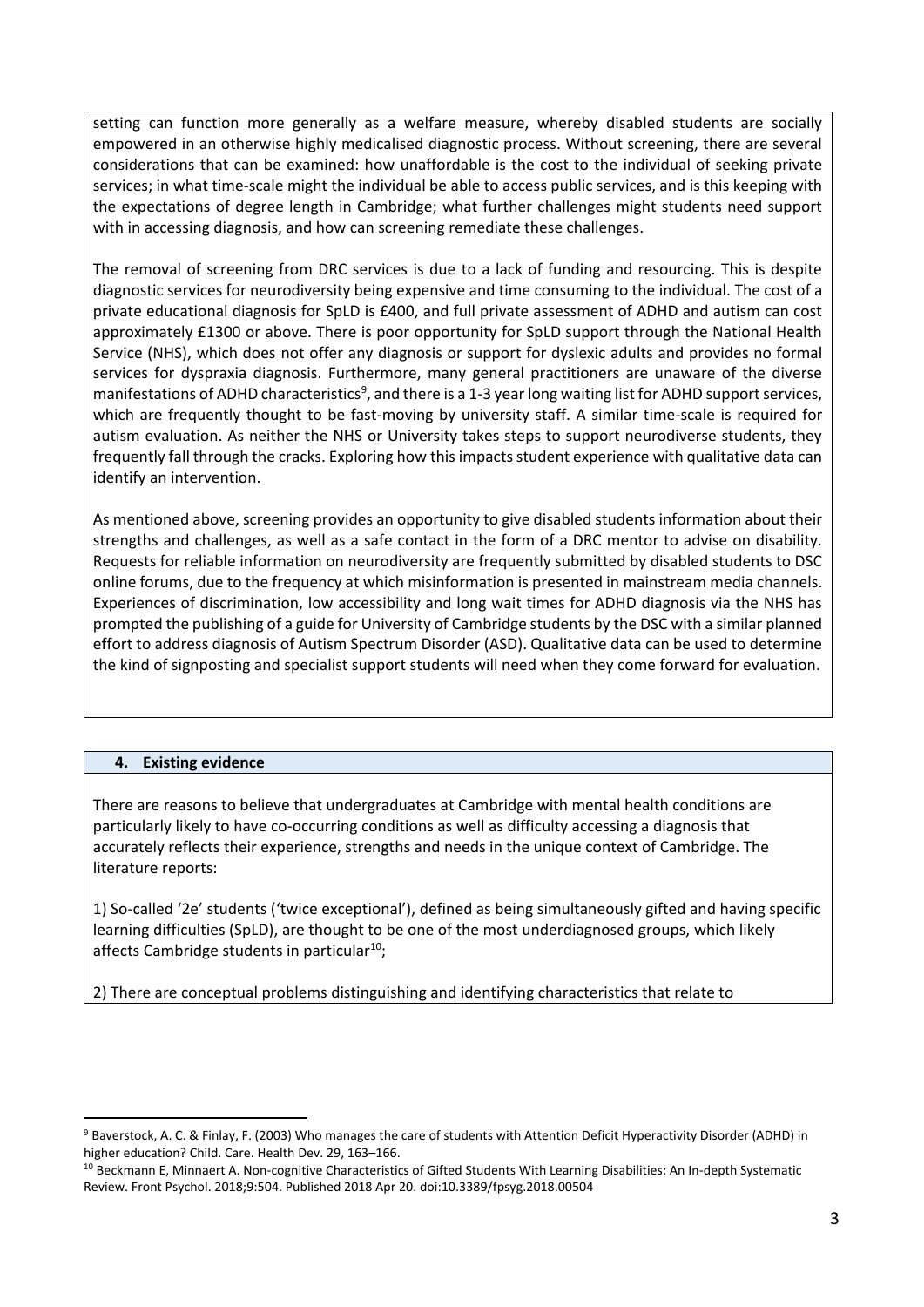neurodiversity and mental health conditions, as symptoms and impairments can overlap<sup>11,12</sup>, and the problems caused by unsupported neurodiverse conditions can create poor mental health $^{13,14}$ ;

3) Neurodiversity and mental health conditions frequently co-occur<sup>15</sup>, yet mental health conditions tend to be diagnosed first and solely, with the average ADHD diagnosis only being made after 1-3 co-occuring mental health conditions have been (mis)diagnosed<sup>16</sup>.

#### **5. Generation of evidence**

The leading student co-researcher of this project, Chay Graham, collaborated with Dr Ruth Walker (CCTL), Helen Duncan (DRC) and Dr Juliet Scott-Barrett (CCTL) to develop questions to help understand the complexity of these issues and to develop an understanding of what may help students and staff in the future. The document containing these questions is appended to this report.

Although originally designed as an interview, it was decided that due to the highly personal nature of the questions (disclosing diagnoses and discussing barriers), this interview would best be conducted over email, with a document that respondents could save and fill in in their own time, and on a medium that best suited their accessibility needs, as many students work with particular software or screen overlays that can easily be added to word documents.

Responses were emailed directly to Juliet who anonymised the data, stored it securely and passed on the anonymised data for co-analysis with Ruth and Chay using a thematic analysis. Thematic analysis offers a strategic way of organising, analysing and interpreting one's data according to the 'patterns' (themes) that both respond to the research questions and accurately reflect what is in the data (Braun & Clarke,  $2006<sup>17</sup>$ ). Thematic analysis is a process that can enable researchers to critically examine the dialectal relationship between their research questions and what the data present (Srivastava & Hopwood,  $2009$ <sup>18</sup>. We chose thematic analysis because the flexibility of the analysis strategy can offer opportunities to highlight similarities across data, as well as differences, which may help researchers deal with diversity in their data sets, and to see unexpected insights (Braun & Clarke, 2006).

An analysis of anonymised Disability Resource Centre Data, shared by Helen Duncan, was conducted to explore if there was evidence of co-occurring mental Health Conditions and Neurodiversity in the Cambridge Student population.

Based on qualitative data, chronology of student diagnostic pathways were also documented and measured for the following features: the number of times students would come attempt to access

<sup>&</sup>lt;sup>11</sup> Asherson, P., Buitelaar, J., Faraone, S. V & Rohde, L. A. (2016) Adult attention-deficit hyperactivity disorder: key conceptual issues. The Lancet Psychiatry 3, 568–578.

<sup>&</sup>lt;sup>12</sup> Berenson, C. K. (1998). Frequently missed diagnoses in adolescent psychiatry. Psychiatric Clinics of North America, 21(4), 917-926. <sup>13</sup> Findling, R. L., Arnold, L. E., Greenhill, L. L., Kratochvil, C. J., & McGough, J. J. (2008). Diagnosing and managing complicated ADHD. Primary care companion to the Journal of clinical psychiatry, 10(3), 229.

<sup>&</sup>lt;sup>14</sup> Choi, K. R., Ford, J. D., Briggs, E. C., Munro-Kramer, M. L., Graham-Bermann, S. A., & Seng, J. S. (2019). Relationships between maltreatment, posttraumatic symptomatology, and the dissociative subtype of PTSD among adolescents. Journal of Trauma & Dissociation, 20(2), 212-227.

<sup>&</sup>lt;sup>15</sup> Berenson, C. K. (1998). Frequently missed diagnoses in adolescent psychiatry. Psychiatric Clinics of North America, 21(4), 917-926 <sup>16</sup> Hodgkins, P. *et al.* (2013) Management of ADHD in children across Europe: patient demographics, physician characteristics and treatment patterns. Eur. J. Pediatr. 172, 895–906.

<sup>17</sup> Braun, V., & Clarke, V. (2006). Using thematic analysis in psychology. Qualitative research in psychology, 3(2), 77-101.

<sup>&</sup>lt;sup>18</sup> Srivastava, P., & Hopwood, N. (2009). A practical iterative framework for qualitative data analysis. International journal of qualitative methods, 8(1), 76-84.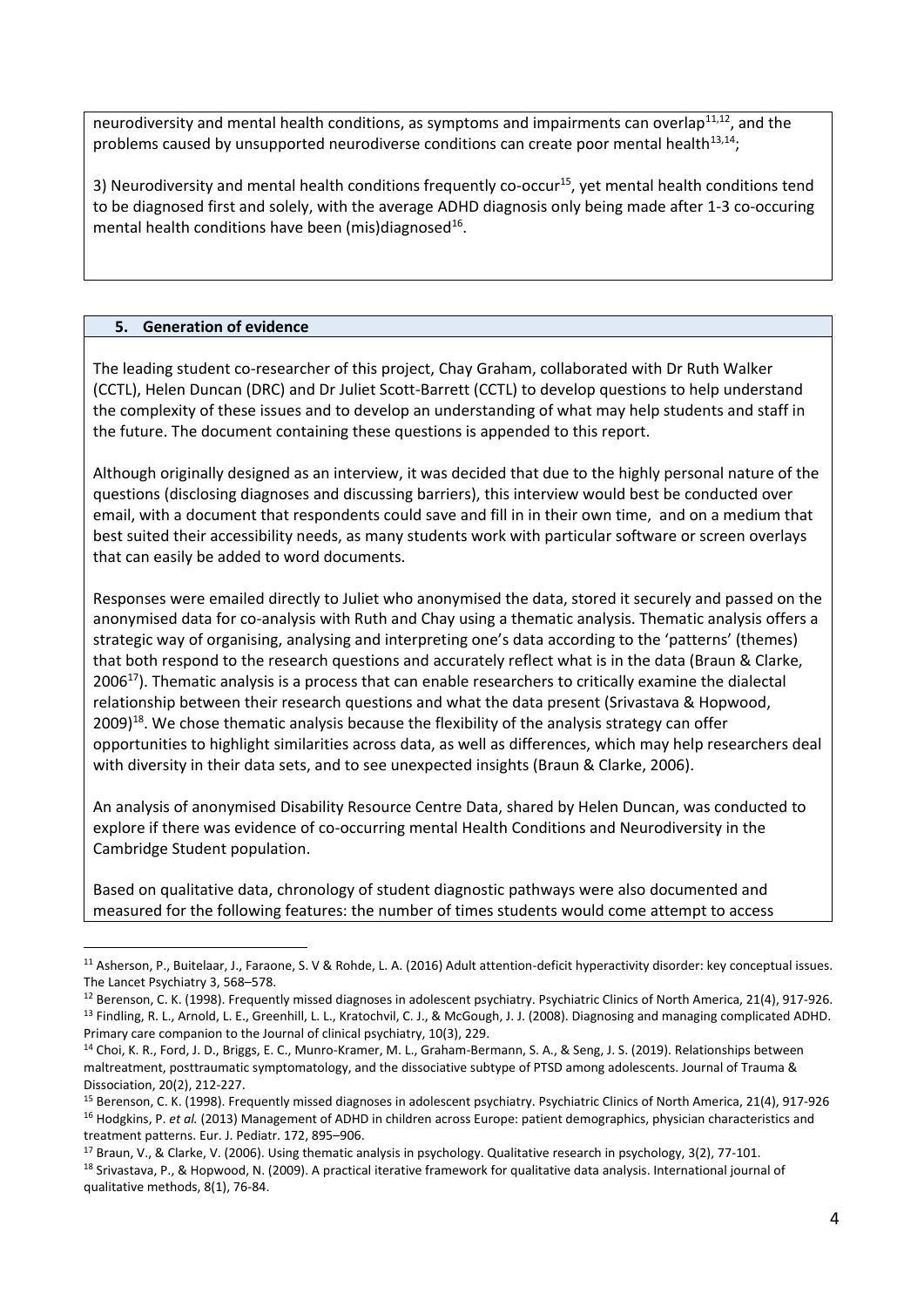support before getting neurodiversity-specific support; the number of times students would access services where an opportunity for identification of neurodiversity was missed; the number of times students would have a missed identification of neurodiversity whilst a mental health diagnosis was identified; the number of times students would experience misdiagnosis of their neurodiversity as something they did not feel relevant to their needs.

Results were synthesised with literature findings presented above to develop a model of student hardship and identify intervention sites.

# **6. Small project research findings**

In order to reflect the findings of this research, the experiences of the interviewees, and contextualise these with higher education experiences reported in research literature<sup>1920</sup>, the lead researcher (Chay Graham) designed 'the Neurodiversity Cycle' (Figure 1).



**Figure 1. The Neurodiversity Cycle.**

Cambridge students with unsupported neurodiversity reported that they experience poor mental health as a result, which they perceive as related to poor attainment, low self-esteem and a lack of selfadvocacy. This exacerbates barriers relating to unsupported neurodiversity (such as autistic burnout), and the cycle repeats. Intervention often only occurs due to a mental health crisis (often resulting in hospitalisation), or academic crisis (which may result in intermission, however, this does not break the cycle if neurodiversity and mental wellbeing is not supported during, and on return from, intermission). Self-referral can occur, but is notably rarer (represented by a dashed line). In a good scenario, the student at evaluation is correctly diagnosed, supported to disclose and receives support implementation. More common however is a bad-case scenario, where there is misdiagnosis of the neurodiversity as a mental health condition, or a missed diagnosis of neurodiversity whilst mental health problems are identified. Both mis-and missed diagnoses can be particularly dangerous especially if medication is

 $19$  Cai, R. Y., & Richdale, A. L. (2016). Educational experiences and needs of higher education students with autism spectrum disorder. Journal of Autism and Developmental Disorders, 46(1), 31-41

<sup>&</sup>lt;sup>20</sup> Emmers, E., Jansen, D., Petry, K., van der Oord, S., & Baeyens, D. (2017). Functioning and participation of students with ADHD in higher education according to the ICF-framework. Journal of Further and Higher Education, 41(4), 435–447. https://doi.org/10.1080/0309877X.2015.1117600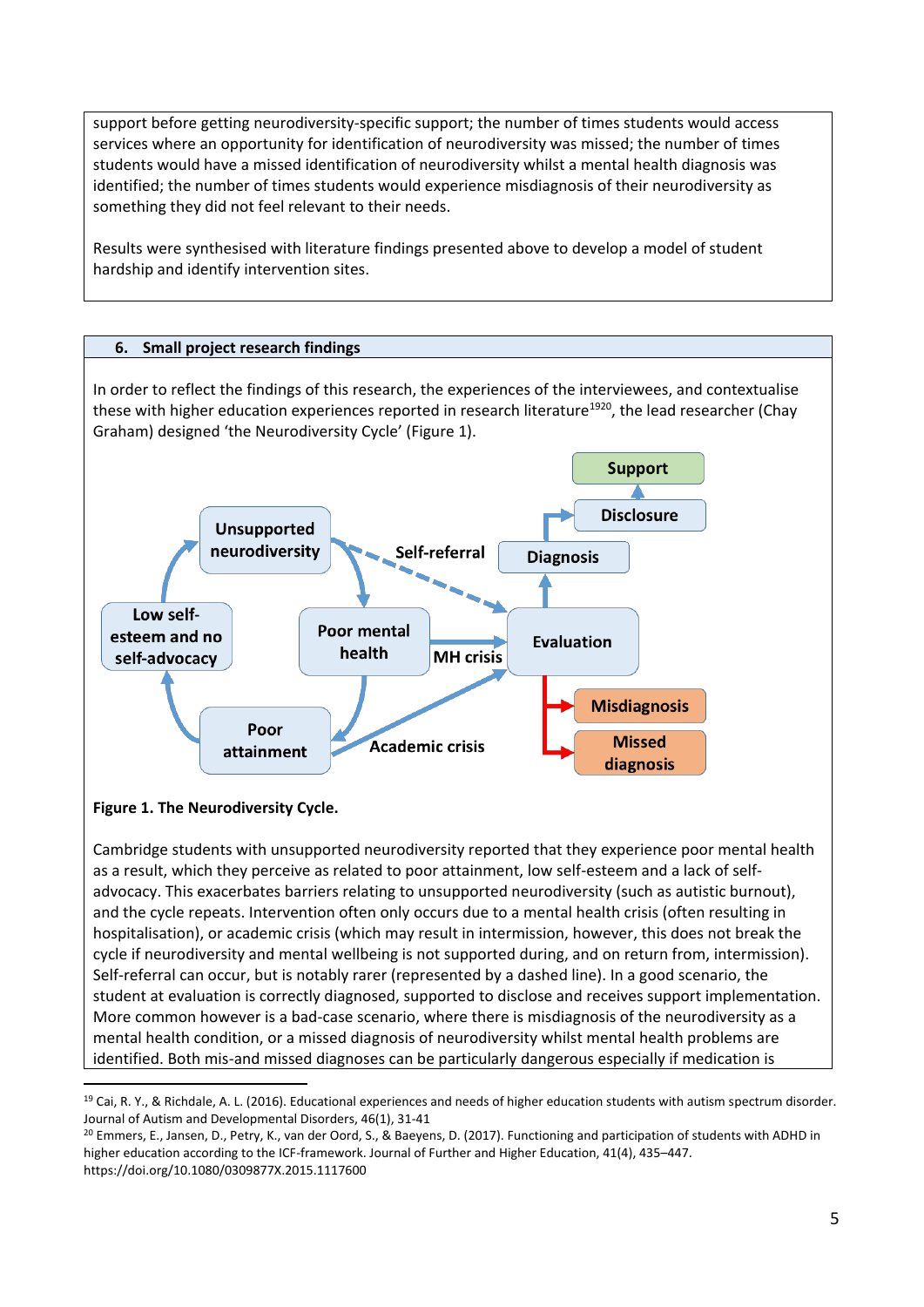involved. As students arrive for medical evaluation in a crisis, the emphasis tends to fall on immediate mental health-related symptoms rather than exploring longer term characteristics of neurodiversity (which may have led to the crisis).

Based on results and the literature, a model of student hardship was developed (Figure 1). Students have a cyclical hardship when struggling with unidentified neurodiversity, and frequently do not obtain support until a crisis. Due to arriving for evaluation in a crisis, as well as factors outlined in qualitative themes below, diagnosis is often wrong or unhelpful. Furthermore the co-occurrence of neurodiversity and mental health conditions at Cambridge was also explored using anonymised data from the Disability Resource Centre (Figure 2).



#### **Figure 2. Number of Cambridge undergraduate students, registered with the Disability Resource Centre as of February 2020, with either mental health or neurodiverse conditions compared to students with both types of condition.**

Each stacked bar reflects students with the condition printed below on the x-axis. Numbers in bars reflect number of students. Proportions above bars show the approximate proportion of students with co-occurring conditions by category.

Analysis of disability resource centre records, shared with co-researchers by Helen Duncan, shows that a high proportion (1 in 6) of students with mental health conditions have co-occurring neurodiverse conditions also. Several records could be found whereby mental health is first disclosed to the university, then within a few years, neurodiversity is also identified. The number of single-diagnosis students is likely to be an underestimate, as students will have issues accessing a diagnosis, and may have issues disclosing multiple conditions, especially if they are identified at different times. For example, childhood neurodiversity diagnoses may be overlooked by students, or may be disclosed to HESA but not the DRC.

The co-researcher interview uncovered key themes, presented below: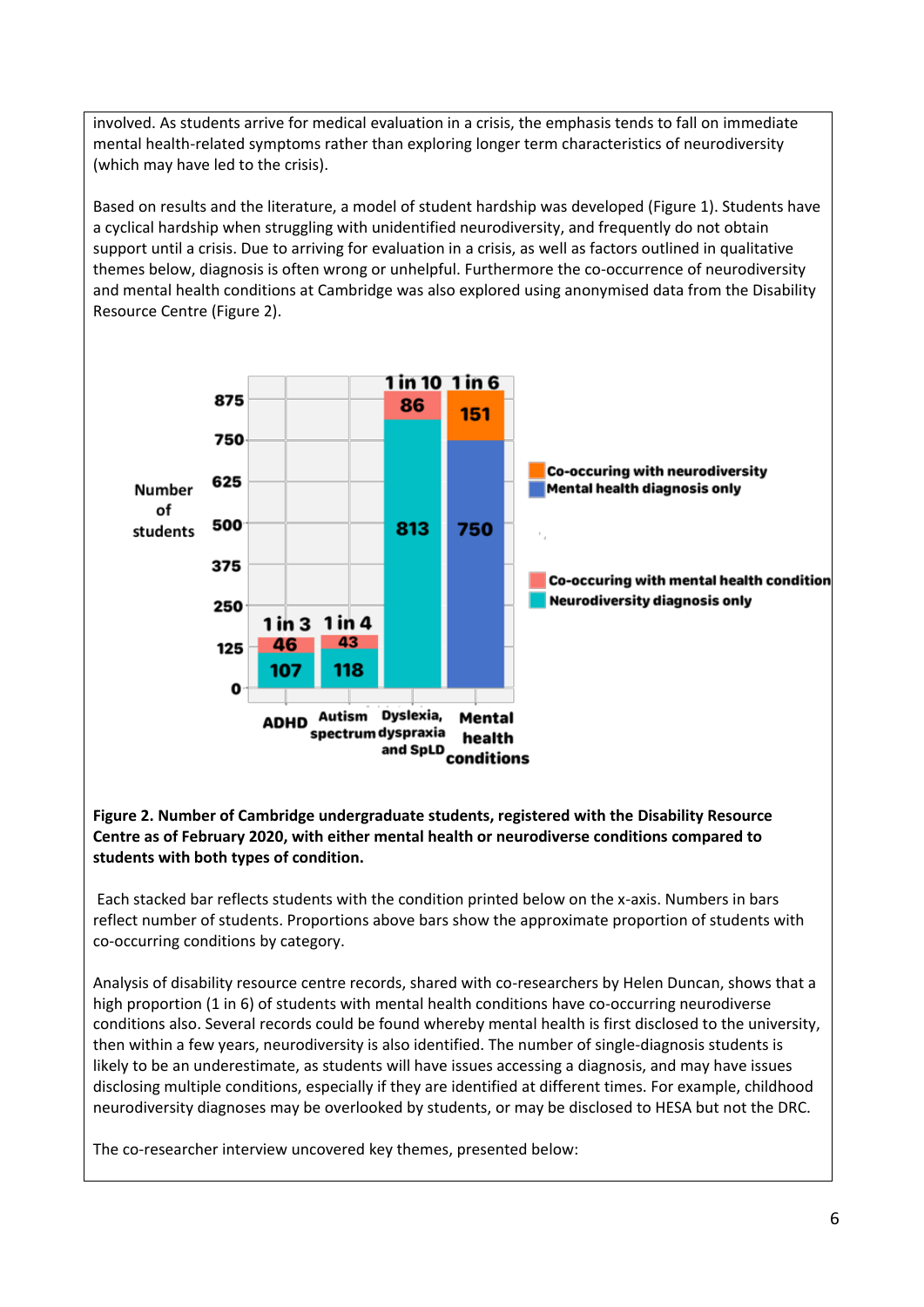#### **Key themes:**

- **Access to Screenings/Diagnostic Assessment**
- **Staff Training**
- **Disclosure**
- **Self-advocacy**
- **Signposting**

The data suggest that: access to screening, staff-training, disclosure, self-advocacy, and sign-posting, play a crucial role in accessing support. For each of these themes some factors acted as barriers resulting in negative, stressful and harmful experiences; however, multiple factors acted as facilitators resulting in positive, productive and validating experiences.

# **Access to Screening**

The data not only evidences that students need to have access to screening (Student 1), but also that the screening needs to be conducted by someone with sufficient training as otherwise this can be 'stressful and traumatic' (Student 2), rather than validating (Student 3) or helpful (Student 4).

Participant 3 explained: "The DRC no longer has the capacity to do screenings, which is something I think I really could have benefitted from before going and spending £400 on a SpLD assessment".

Participant 4 found the experience of screening "stressful and traumatic" and explained that "There were no aids (e.g. diagnostic tests to jump off from) to thematically move through relevant issues, instead I was simply asked "why do you think you're autistic?", and told after stumbling to the first immediate relevant answer that came to mind (which was recent and situational) that I "have the traits but don't fit the diagnostic profile".

Participant 1 explained "The assessment itself was a very nerve-wracking 3 hour appointment (I was scared because I identified strongly as autistic and did not know how I'd feel if I did not receive the diagnosis). However, my assessor was absolutely wonderful, did not have any doubts in the diagnosis and it was one of the most validating appointments ever!"

Participant 2 explained "Earlier screening goes a really really long way in terms of making plans that can help negotiate with/navigate persistent barriers to wellbeing and academic progress".

Recommendations as to how screenings could be improved related to staff training (see theme below) and related to the structuring of the screening.

*"A screening that would help me would be based around a thematically organised, point by point, writtendown checklist/questionnaire or list of questions for discussion. This would be provided in advance so that the pressure of thinking of every relevant thing from your entire life isn't put on you face to face (already a difficult enough situation for autistics!!) in a limited time".*

# **Staff Training**

Multiple recommendations were made as to how staff training could be improved, in particular there was emphasis on the need for coproduction of staff training (Student 1), understanding around intersectionality and the overlap of multiple co-occurring conditions (Students 2 and 3), and also that the staff member should have sufficient time and resource built into their role to conduct work meaningfully (Student 4).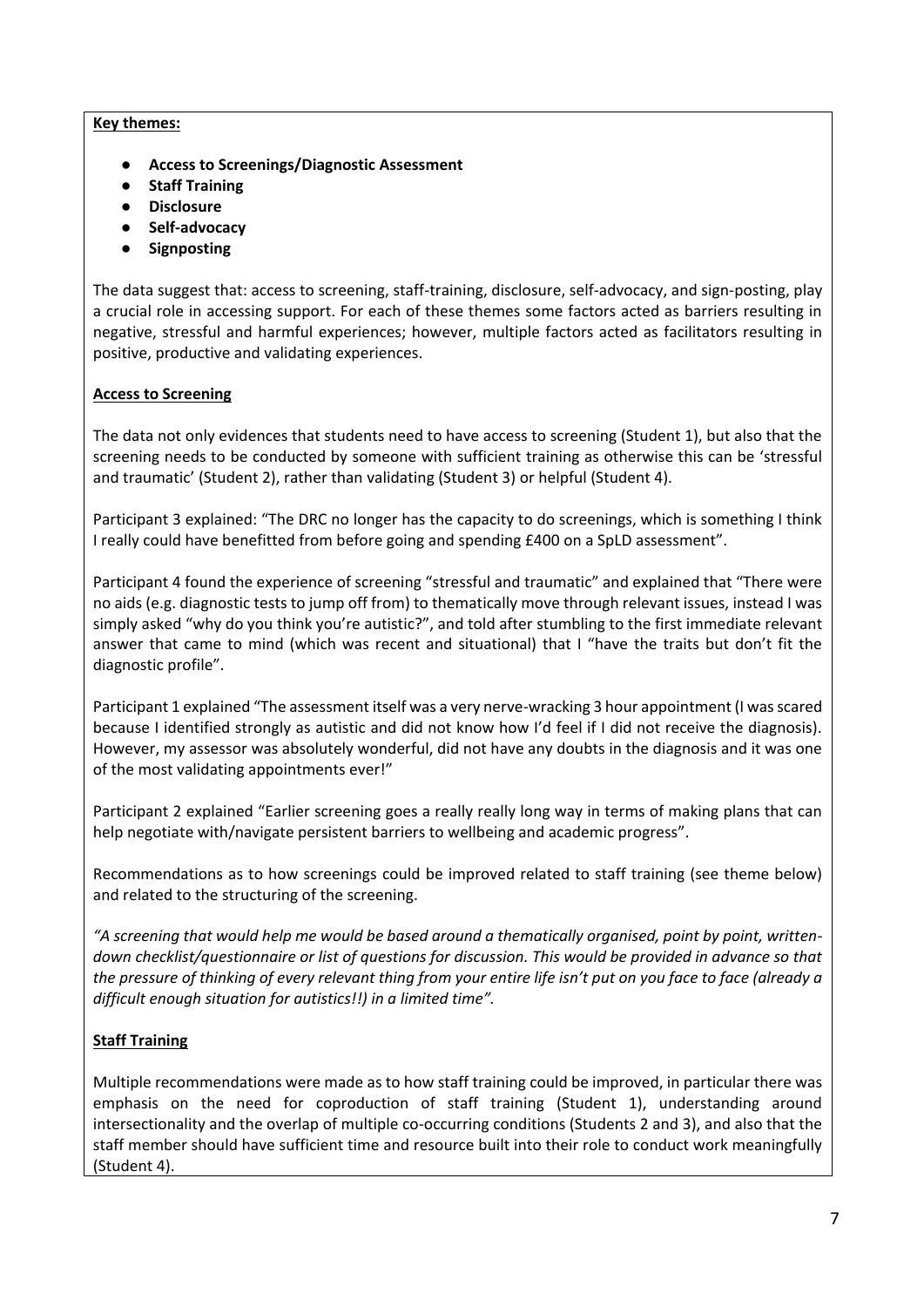Participant 4 recommended: "Compulsory training developed collaboratively between staff and neurodiverse students".

Participant 2 recommended: "Training - someone who understands that neurodiversity is diverse. sounds obvious but it really really isn't. Intersectional awareness is very very important. Commitment to accepting barriers as barriers; no shaming for needing something changing…Intersectional training and awareness; there is no one size fits all and certainly not a 'look'. Not every ND kid is naughty or square and lacking in empathy; they're not all rich; they're not all white; they're not all male. It presents itself in different ways, and will need an approach towards it that fits".

Participant 1 recommended: "Training into how different groups (women, non-binary people, people of colour, etc) might display less typical autism symptoms and be undiagnosed for a long time. Training into how autism affects the development and manifestation of other mental illnesses and how treatment of autistic people may be affected".

Participant 3 explained: "I don't feel that my college disability officer (staff member) has the time, resources or background knowledge necessary to support me in this, because they have this role in addition to many other roles which take up more time, e.g. lecturer, supervisor, tutor etc. I therefore feel obliged to seek help from fellow disabled students, who are neither paid nor have the time to support me, especially as they have to manage their own disabilities too".

# **Disclosure**

There were a range of experiences with disclosure, with one participant largely comfortable with disclosing (Participant 1) although most participants reported large ranges of staff they would not feel comfortable disclosing to (Participants 2, 3 and 4). It was noteworthy that different students have unique relationships with different yet analogous staff; for example, Participant 2 felt comfortable disclosing to their Tutor but not their Director of Studies, and Participant 3 felt comfortable disclosing to Departmental administrative staff but not Departmental teaching staff. A Neurodiversity Advocate with counselling training was identified unanimously as a safe and comfortable person to disclose to, as were DRC advisors and UCS staff. Students cited various competencies that a good evaluator would have (Student 1 and 2) as well as pitfalls to avoid (Student 3 and 4), suggesting that co-developing a competency list with students would be fruitful.

Participant 2 listed: "Openness/Flexibility to accept … Willingness to do research (coming from the right places. i.e. from ND people, not ones created by NT people who view neurodiversity as a problem to fix/eradicate) …Training - someone who understands that neurodiversity is diverse.… Intersectional awareness is very very important.... Commitment to accepting barriers as barriers; no shaming [students] for needing something changing."

Participant 3 listed: "Professional, trained, discrete, calm, knowledgeable, experienced, organised, reliable, capable"

Participant 1 requested: "Someone without stereotyped ideas of what autism is like, who listens and believes my own experiences".

Participant 4 requested: "Someone who understands the issues with gender bias and neurodivergence diagnosis …Someone who at the very least is able and willing to fully and logically explain the reasons for their opinions … in a way that I understand, rather than making me feel stupid for asking questions"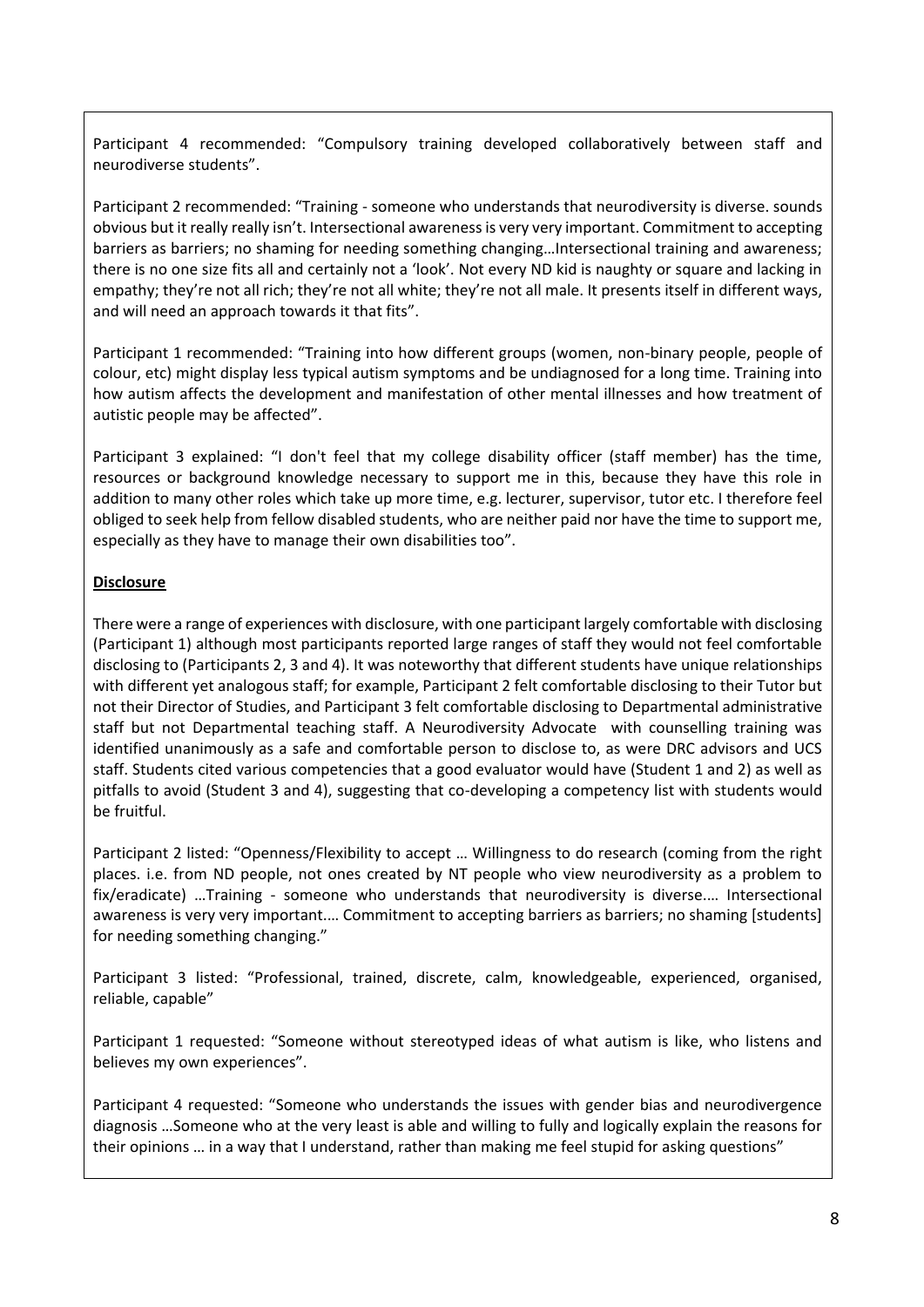#### **Self-advocacy**

Analysing the chronology of each participants' experience with accessing support, it is seen that there is a significant need to empower students towards self-advocacy. Not only must students be well enough physically and mentally to access support, but they must be informed enough and empowered for repeated engagement with services. The average number of times a student had to try to access support before their neurodiversity was helpfully identified was 6. Further, there were an average of 3 missed opportunities for identification of neurodiversity, and an average of 2 missed diagnoses due to a diagnosis of mental health taking precedence at evaluation. There was an average of 1 misdiagnosis, with students reporting their neurodiversity being misidentified as Borderline Personality Disorder, the impact of bullying, and the effects of stress, all of which are echoed as common misdiagnoses in the literature.

All respondents noted that misdiagnosis seemed gendered, with one student commenting: "it was suggested that I was "statistically more likely" to have a PD than autism because of the gender difference in diagnoses". Respondents also suggested that factors such as race or transgender identity could impact evaluation and support. Self-advocacy may therefore be more important for students marginalised by other factors such as sexism, racism and transphobia, and may need to be delivered in a way that is sensitive to these issues.

# **Signposting**

Specific beneficial services were unique for each student respondent, due to their unique conditions and needs. Several suggestions for signposting were made including: in-person support groups; online support groups; online blogs; neurodiversity-friendly therapeutic services; reliable information on medication options; disabled communities; medical assessment options. This suggests that signposting should be as broad as possible, with as many relevant resources, services and service reviews collated as possible.

# **7. Outcomes of research/implications for Cambridge practices and processes.**

- 1. Funding and a role for a full-time Neurodiversity Advocate to supplement and support current provision in the Disability Resource Centre (DRC). They should have a background in screening of disabled students with neurodiversity, and counselling training. They will be expected to handle approximately 250 cases referred for screening annually.
- 2. Suggest that the Neurodiversity Advocate offers students a one-hour session for screening, integrated with a welfare toolkit for understanding a social model of disability and diagnosis. Suggest that the Neurodiversity Advocate then offers students up to two follow-up disability counselling sessions with the following focuses:

(1) navigating disclosure to friends and family, staff and peers, future employers and medical services;

(2) self-advocacy, signposting and next steps.

- 3. There will be formally regularised contact between the Neurodiversity Advocate and networks that can identify struggling students with undiagnosed neurodiversity, including: (1) Tutor/Director of Studies networks;
	- (2) Cambridge Students' Union's Sabbatical Officers;